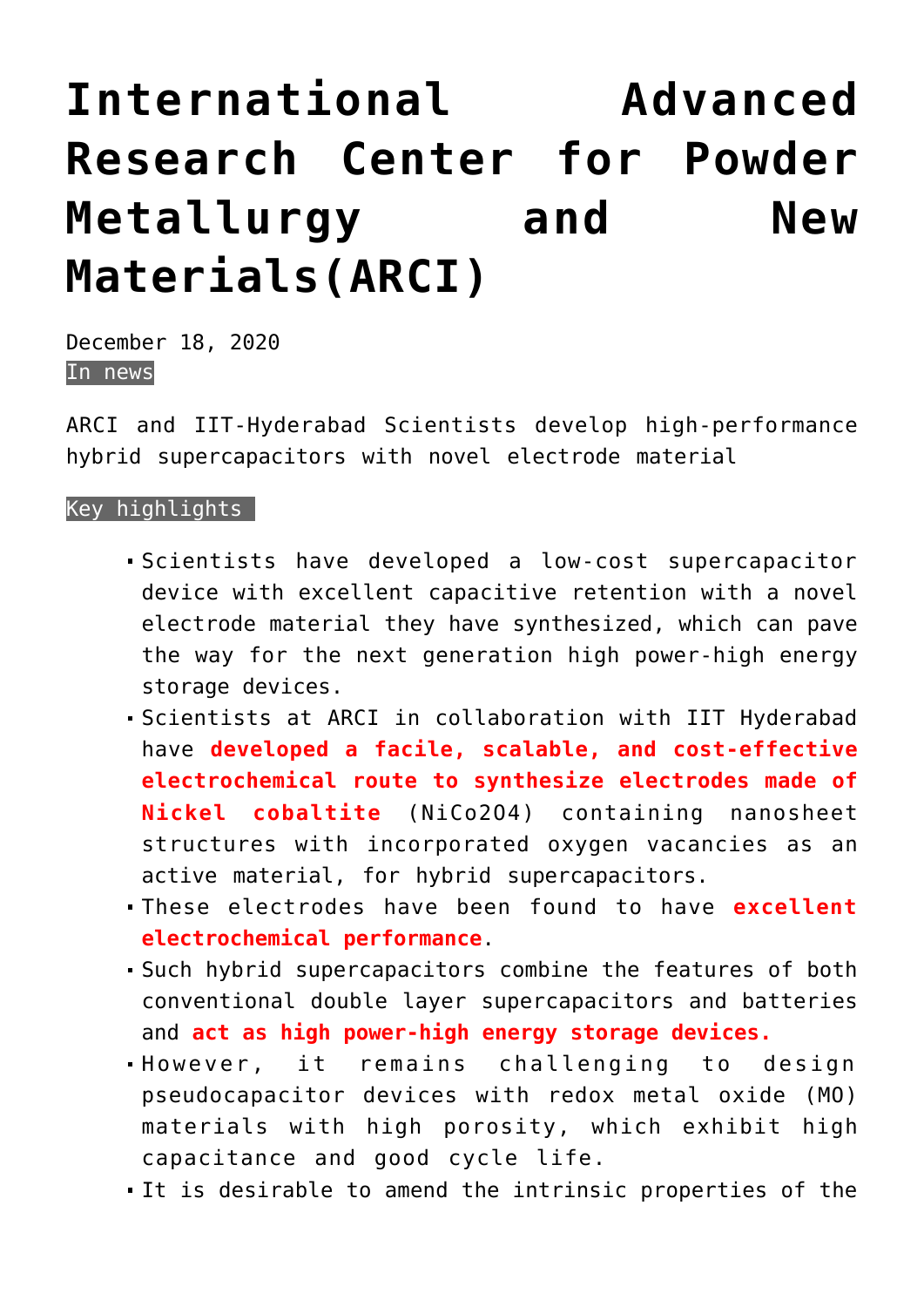synthesized MO to enhance its conductivity, stability, and electrochemical activity.

- Scientists at ARCI and IIT-H addressed these challenges and were successful in synthesizing NiCo2O4 nanostructured electrodes by a novel electrodeposition route.
- They also introduced an optimum number of oxygen vacancies by an environmentally benign chemical reduction process to make up for an active, positive electrode material for hybrid supercapacitor, as reported in their recent publication in the journal "Batteries &Supercaps".
- **This could be an effective alternative to the existing carbon-based electrodes for supercapacitors to achieve high energy density**.
- An asymmetric supercapacitor device further fabricated by the research team, using porous carbon and NiCo2O4 electrodes exhibited excellent capacity retention and stability.
- **The device could power an LED lamp and a DC fan**

**Importance of supercapacitors**

- Supercapacitors have gained considerable attention due to their high power density, long cycle life, and excellent capacity retention compared to their battery counterparts.
- Supercapacitors with high capacitance and excellent capacitive retention developed from low-cost fabrication techniques are the need of the hour, considering their potential utility in the commercial market.

## About the International Advanced Research Center for Powder Metallurgy and New Materials (ARCI)

International Advanced Research Centre for Powder Metallurgy and New Materials (ARCI) **established in the year 1997, is an Autonomous Research and Development Centre of Department of**